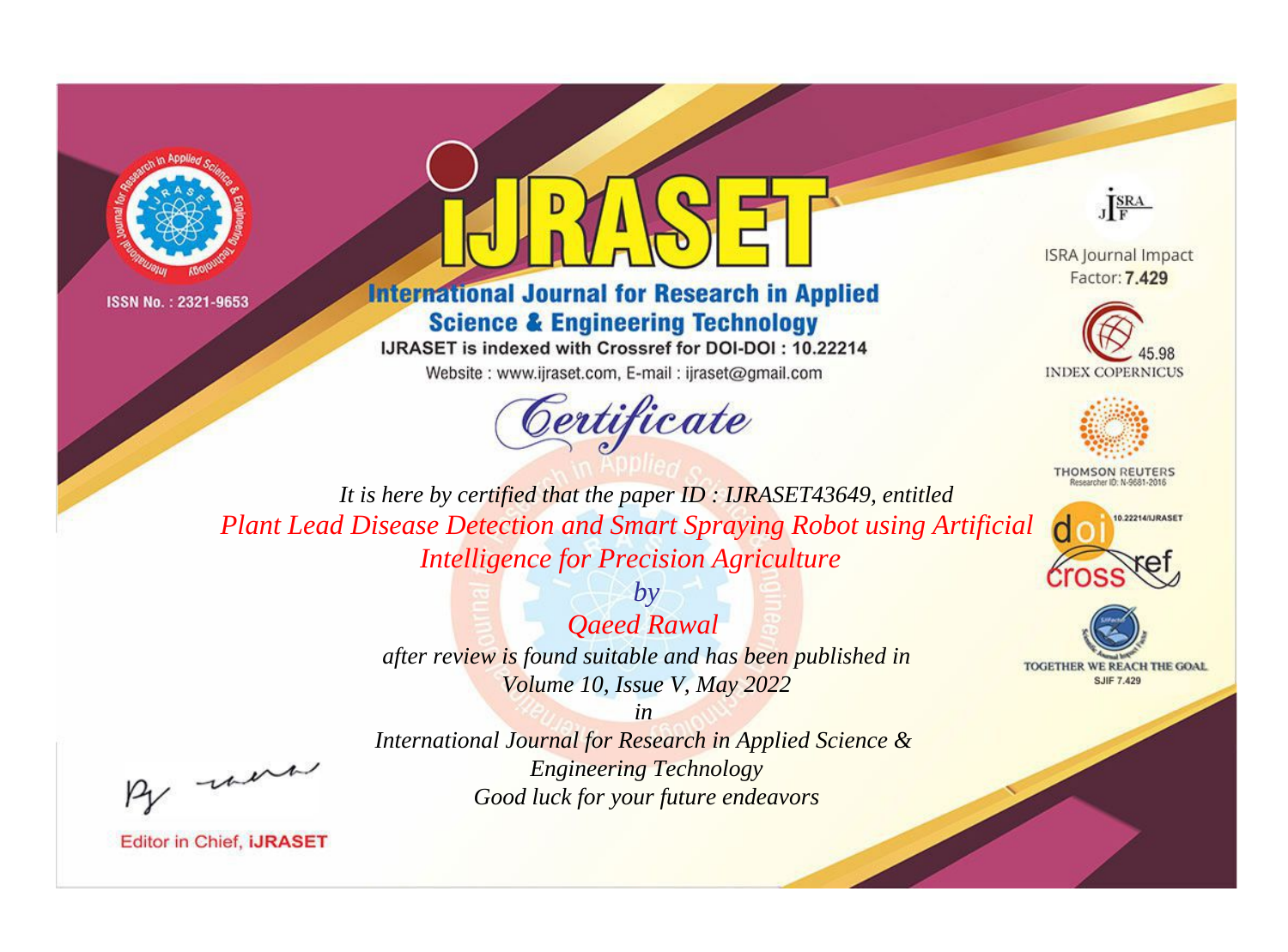



# **International Journal for Research in Applied Science & Engineering Technology**

IJRASET is indexed with Crossref for DOI-DOI: 10.22214

Website: www.ijraset.com, E-mail: ijraset@gmail.com





**ISRA Journal Impact** Factor: 7.429





**THOMSON REUTERS** 



TOGETHER WE REACH THE GOAL **SJIF 7.429** 

*It is here by certified that the paper ID : IJRASET43649, entitled Plant Lead Disease Detection and Smart Spraying Robot using Artificial Intelligence for Precision Agriculture*

> *by Prashant Palake after review is found suitable and has been published in Volume 10, Issue V, May 2022*

, un

*International Journal for Research in Applied Science & Engineering Technology Good luck for your future endeavors*

*in*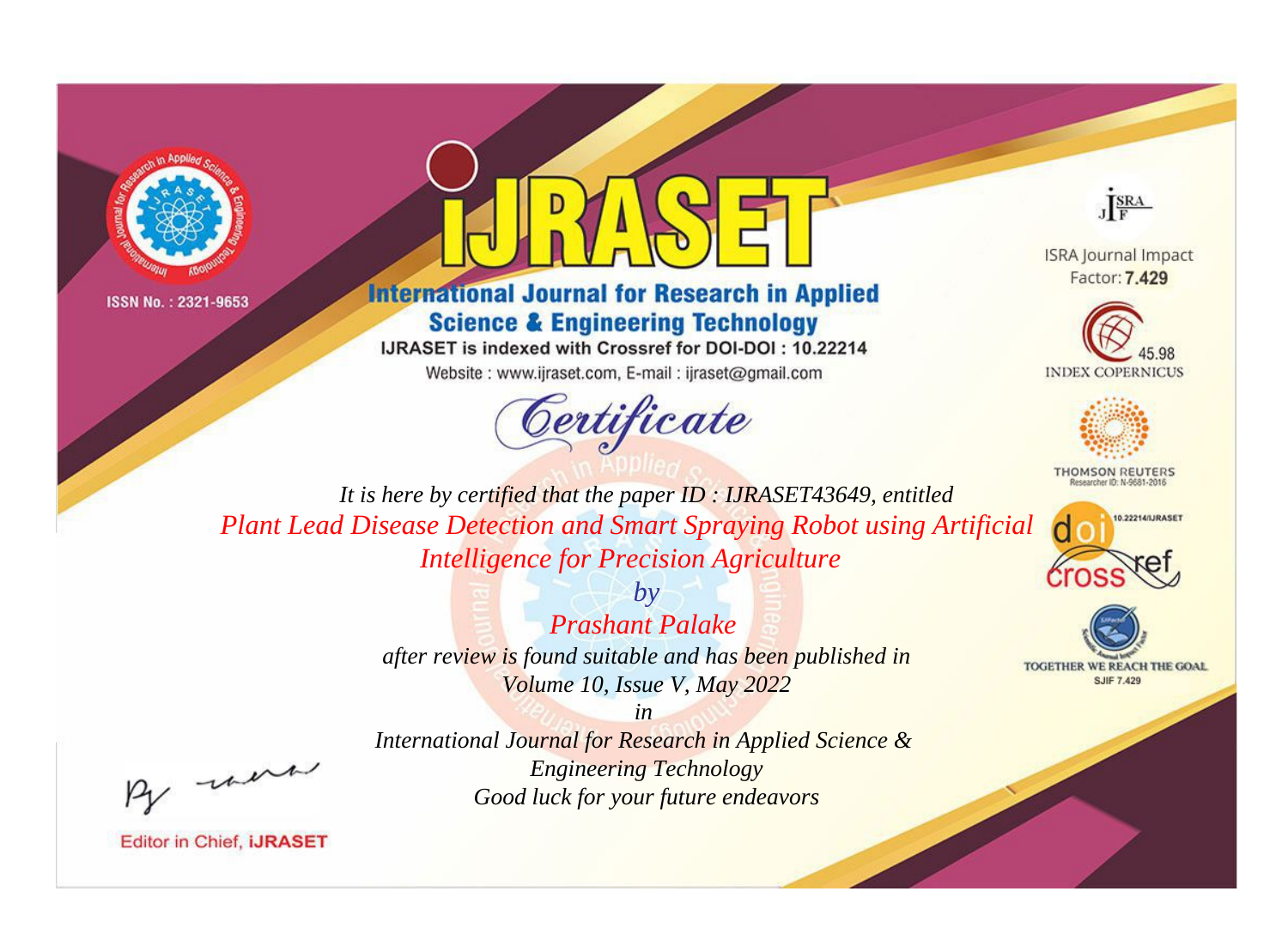



# **International Journal for Research in Applied Science & Engineering Technology**

IJRASET is indexed with Crossref for DOI-DOI: 10.22214

Website: www.ijraset.com, E-mail: ijraset@gmail.com



JERA

**ISRA Journal Impact** Factor: 7.429





**THOMSON REUTERS** 



TOGETHER WE REACH THE GOAL **SJIF 7.429** 

It is here by certified that the paper ID: IJRASET43649, entitled **Plant Lead Disease Detection and Smart Spraying Robot using Artificial Intelligence for Precision Agriculture** 

> $b\nu$ Pavan Ambegave after review is found suitable and has been published in Volume 10, Issue V, May 2022

were

International Journal for Research in Applied Science & **Engineering Technology** Good luck for your future endeavors

 $in$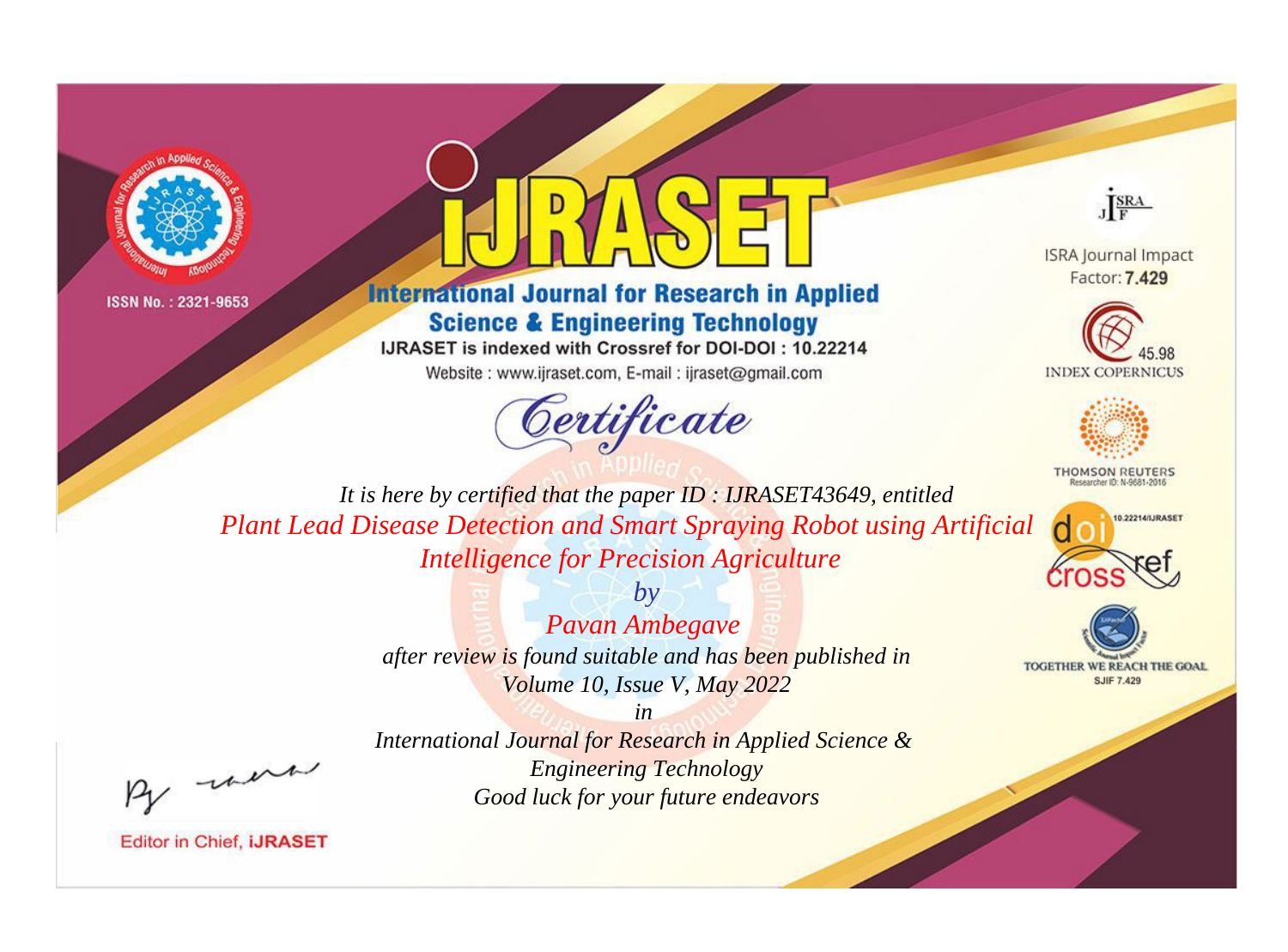



# **International Journal for Research in Applied Science & Engineering Technology**

IJRASET is indexed with Crossref for DOI-DOI: 10.22214

Website: www.ijraset.com, E-mail: ijraset@gmail.com



JERA

**ISRA Journal Impact** Factor: 7.429





**THOMSON REUTERS** 



TOGETHER WE REACH THE GOAL **SJIF 7.429** 

It is here by certified that the paper ID: IJRASET43649, entitled **Plant Lead Disease Detection and Smart Spraying Robot using Artificial Intelligence for Precision Agriculture** 

> $b\nu$ Pallavi Adke after review is found suitable and has been published in Volume 10, Issue V, May 2022

> > $in$

were

International Journal for Research in Applied Science & **Engineering Technology** Good luck for your future endeavors